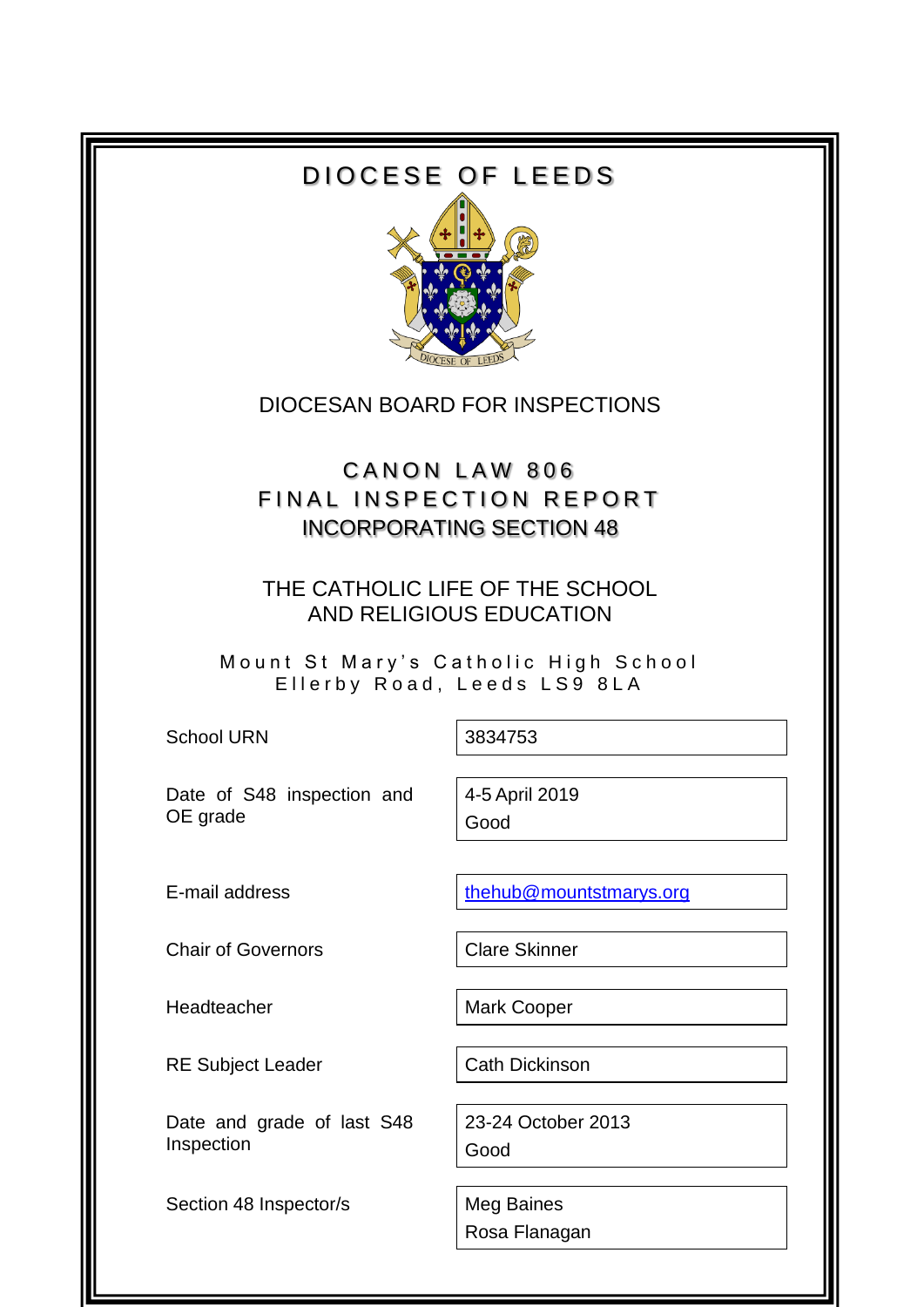### **INSPECTION JUDGEMENTS**

**Inspection Grades: 1 is Outstanding, 2 is Good, 3 Requires improvement in order to be good, 4 is Inadequate**

**OVERALL EFFECTIVENESS:** how effective is the school in providing Catholic Education.

*The above judgement on overall effectiveness is based on all the available evidence following the evaluation of:*

#### **CATHOLIC LIFE 1**

#### **RELIGIOUS EDUCATION 2**

#### **COLLECTIVE WORSHIP 1**

#### **Summary of key findings:**

### **This is a good Catholic school**

- Mount St Mary's Catholic High School is a joyful place and has an authentic mission, which is well illustrated by its motto, "Quid Retribuam". It is clearly embraced by all the school community and fosters a passion within the community for desiring to 'give back to God' by their actions and efforts.
- Leaders have developed a nurturing school, one in which there is a strong sense of responsibility towards each other. They are committed to the Church's mission in education and are highly motivated role models to this end.
- The Catholic Life of the school is outstanding. It has been a school since 1853 and staff and students are proud of the school's Catholic heritage, seeking new and innovative ways of both continuing the mission of the early years and developing new ways to bear Christ's witness in their community and beyond.
- Collective Worship is outstanding. The diverse student body is a real strength in this regard. This diversity brings a high level of energy, variety and enthusiasm for worship and is greatly valued by all. Chaplaincy across the school is strong.
- Teaching of Religious Education (RE) is mostly good with some outstanding practice. Previously the highest performing department in school, the most recent Key Stage 4 (KS4) results were disappointing. Senior leaders have robust systems of tracking and monitoring in place and indications are that this year results will be positive. Lessons are delivered in an environment which is bright, well resourced and conducive to learning with display that supports learning.



**2**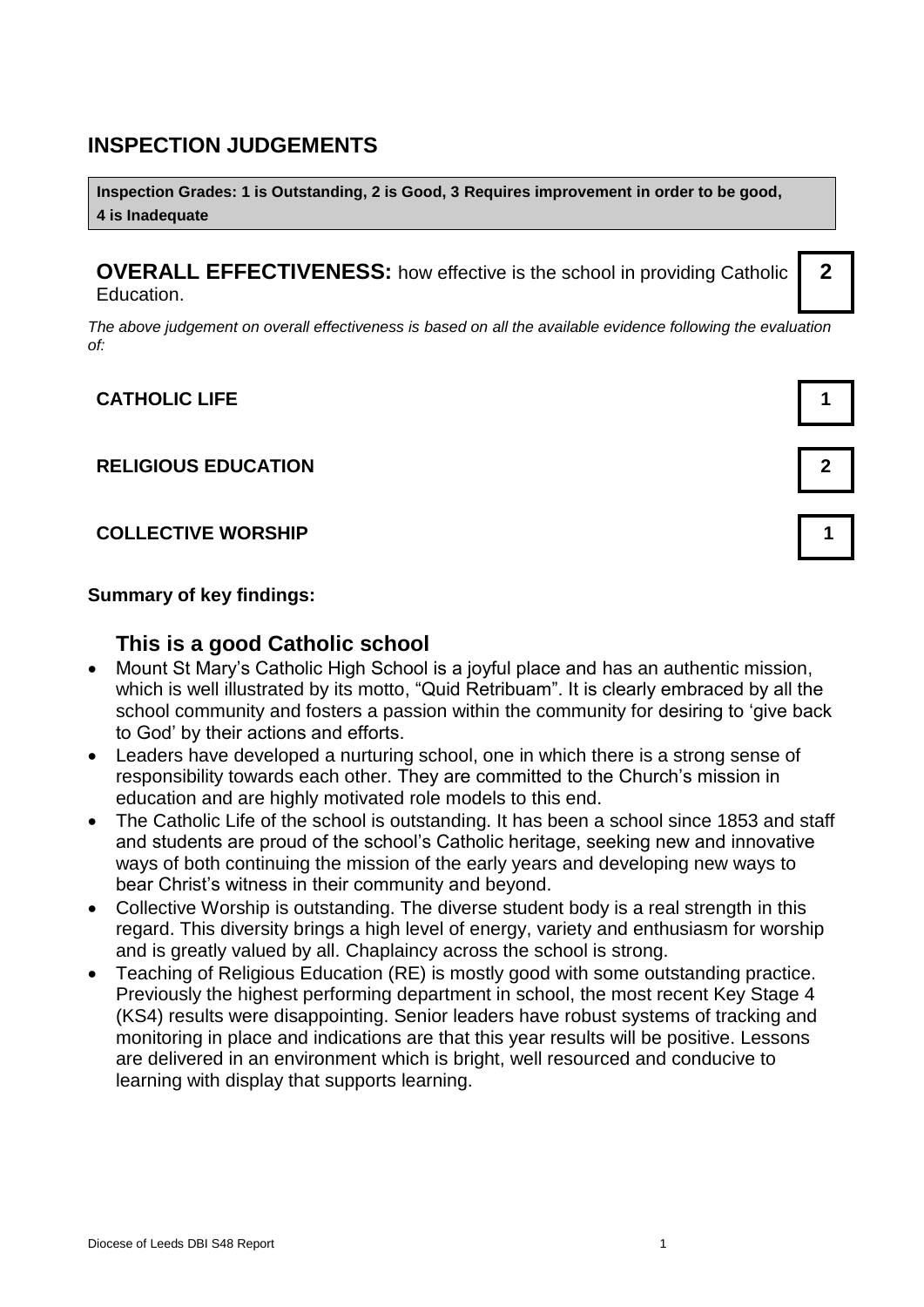#### **What the school needs to do to improve further**

- Improve outcomes for students in RE at KS4 by
	- o Further developing rigorous departmental assessment and feedback to students
	- o Working to ensure all teaching is outstanding.
- Increase curriculum provision for Year 7 to 10% in line with the recommendations from the Bishops' Conference.
- Improve the provision for Catholic Life and Collective Worship further by:-
	- $\circ$  Exploring the possibility of a dedicated full time lay chaplain
	- o Widening the chaplaincy team to include more students.

#### **Information about this inspection**

The Inspection of Mount St Mary's Catholic High School was carried out under the requirements of the Education Act 2005 and in accordance with the Leeds Diocesan Framework and Schedule for Section 48 Inspections approved by the Bishop of Leeds. The inspection reviews and evaluates how effective the school is in providing Catholic education. This process begins with the school's own self-evaluation and the inspection schedule follows the criteria set by the National Board of Religious Inspectors and Advisers (NBRIA 2017).

The inspector reviewed in detail the following aspects:

- Observation of lessons by all teachers of RE in both key stages with the exception of Year 10 who were on work experience.
- The scrutiny of students' written work, teacher assessments and redacted performance management documents.
- Through meetings with the headteacher, members of the senior leadership team, the chair of governors, vice chair of governors, middle leaders, faculty leader, the RE lead, the Special Educational Needs Co-ordinator (SENCo), pastoral leads, Catholic social care worker, lay chaplain, clergy, students from both key stages and parents.
- Examination of school and departmental documentation, school DSEF and school and department improvement plans, monitoring and evaluation documents, minutes from governor meetings and school policies.
- Two large scale Acts of Collective Worship and six form group prayers. Staff Friday prayers, Stations of the Cross and Mass band practice.

The inspection was carried out by two inspectors over two days, with a third inspector attending in a training capacity.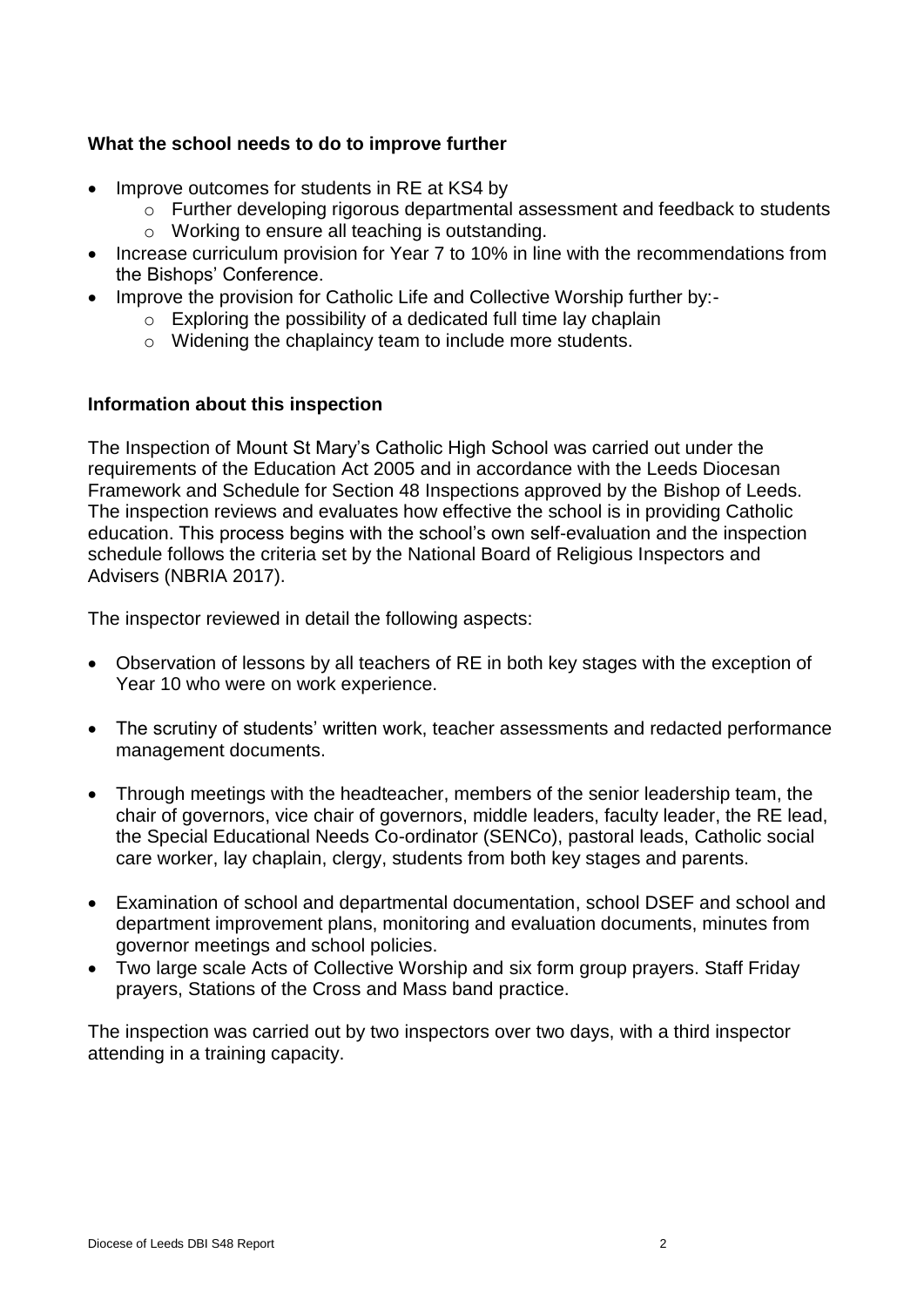#### **Information about this school**

- Mount St Mary's is a larger than average school in Richmond Hill, overlooking the regeneration happening in the centre of Leeds.
- It serves the parishes of St Patrick's; St Joseph's, Hunslet; Christ the King, Bramley; Holy Family, Armley; St Francis of Assisi, Holbeck; St Anthony's Beeston; St Philip's, Middleton.
- There is a cultural, socio- economic diversity within school. 43% of students are baptised Catholics. When combined with students of other Christian denominations the total number of students from Christian backgrounds rises to 75%. A relatively low number of students, 9.5% are of other faiths.
- 48% of the school roll have English as an additional language, which is above the national average. There are 46 languages and 42 nationalities represented in school.
- The proportion of students eligible for pupil premium is 49%, which is above the national average. Students in this category are lower performing in terms of attainment but are in line with expectations for progress.
- Attendance is above the national average.
- Numbers of students with education health care plans (EHCP) or needing support from school is in line with national averages.

## **Full report - inspection judgements**

### **CATHOLIC LIFE**

### **The Catholic Life of the school is outstanding**

| The extent to which pupils contribute to and benefit from the Catholic Life of the<br>school.                    |  |
|------------------------------------------------------------------------------------------------------------------|--|
| The quality of provision for the Catholic Life of the school                                                     |  |
|                                                                                                                  |  |
| How well leaders and governors promote, monitor and evaluate the provision of the<br>Catholic Life of the school |  |

 All students at Mount St Mary's greatly value the Catholic Life and strong ethos of the school. It is succeeding in its drive to develop 'character education' amongst the student body. Students live out their faith through being actively involved in a range of events raising funds for local and regional charities. For example, the school has long been a friend and supporter of St Gemma's Hospice. The Young CAFOD workers raise funds, interest in and awareness of the needs of others thus living out the school's mission.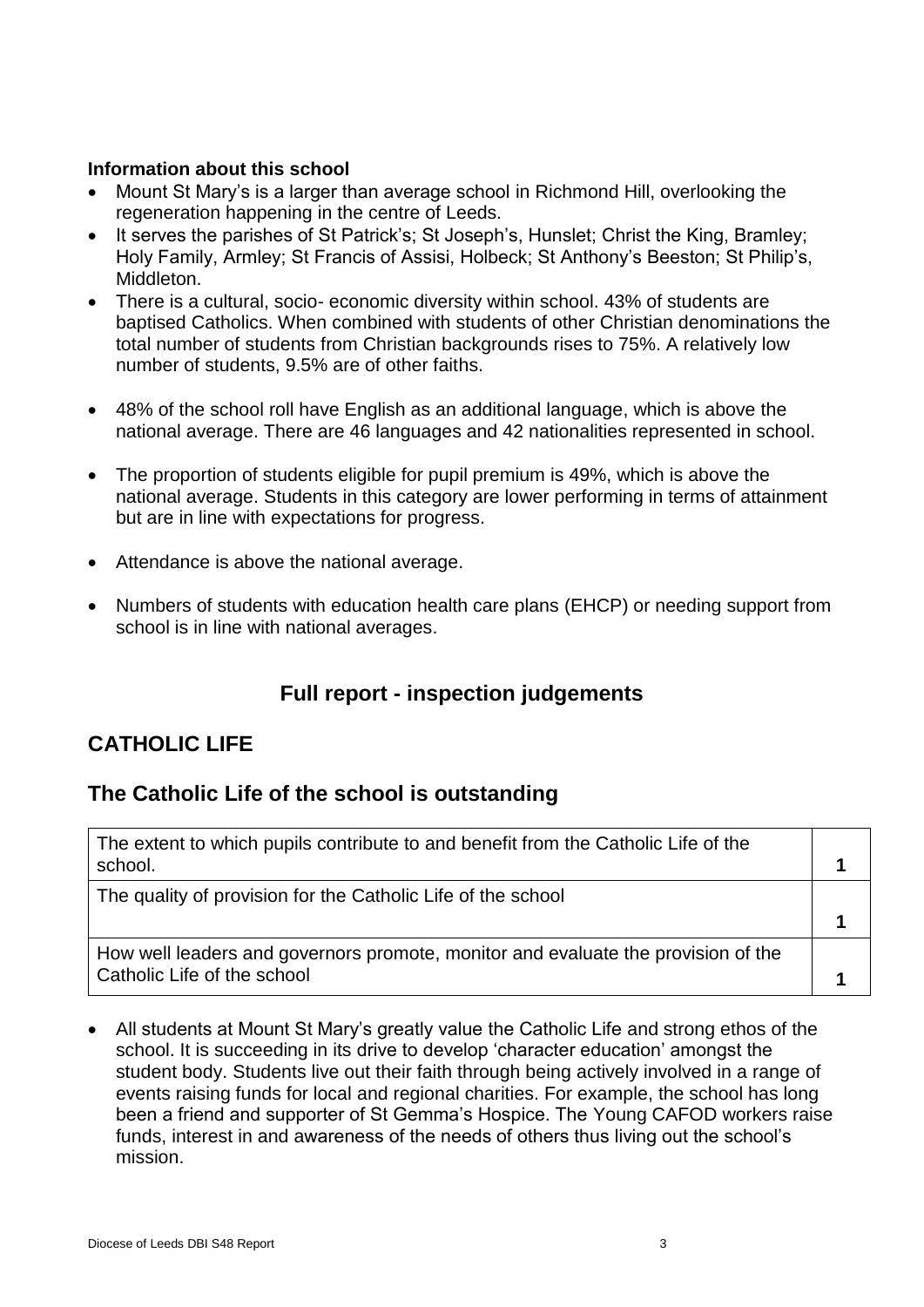- Every house has a designated chaplaincy team which works to deliver charitable events such as the Senior Citizen's party. Such events help students strengthen their faith and provide opportunities for personal growth. This work is ably supported by the school's chaplaincy lead.
- The Young Leaders scheme and prefect system embedded at school provide ideal opportunities for students to develop leadership skills. Highly successful Year 9 interviews as part of this process were observed. Students are polite, confident and respectful in the way they treat each other and interact with staff and visitors. Those spoken to were highly articulate and proud of their school and their personal accomplishments.
- Behaviour in school is excellent and a strength of the school as it reflects its Catholic character. The young leader portfolio process encourages students to give back to their community, an aspect of faith in action, this is a theme common throughout school in particular in its policies and processes. This clearly demonstrates a commitment to ethical, civic and moral duty. Most impressive is the way in which the students speak to this subject. They fully understand the implications of 'Retribuam'. These activities and efforts are formally logged and monitored by the pastoral team through the school's recently launched 'Aspire' programme.
- Chaplaincy within school is strong and highly valued. It supports the school charitable events and this reflects the school's desire to reach out to the community. It has been well supported in the past and more recently by clergy. A strong emphasis on celebrating the Mass has been the focus. At the last Year 7 Welcome Mass, the congregation swelled to over 400. An indication of the importance of the Mass to the community. Chaplaincy can currently be found in the part-time chaplaincy lead, support from the clergy and house student and staff chaplains. Chaplaincy would benefit further from being led by a full-time person whose sole responsibility is chaplaincy.
- Senior leaders and governors are attentive to the pastoral needs of students. Indeed, pastoral care is regarded as very important by the students themselves. It is seen by teachers and leaders as critical to the development of each person. The school takes great pains to ensure that students' needs are fully met. This level of care is illustrated by past students returning to school in times of sadness and pastoral need.
- The school currently arranges day retreats for students. This is under review. A larger than usual number of students will be attending the diocesan pilgrimage to Lourdes this year.
- There is a highly effective and well-resourced pastoral team. Both Personal, Social and Health Education (PSHE) and Relationships and Sex Education (RSE) are delivered through the pastoral system with the support of specialist teachers from the RE and science departments throughout the school year. They are age appropriate and in line with Catholic teachings and principles.
- Students have a very good understanding of what it means to have a vocation and through their charitable work give service to others.
- Students are deeply proud of their school, its traditions and history. They are supremely confident and feel safe in expressing their own cultural heritage, identity and beliefs.
- The school's mission is clear. All staff regard Catholic Life as central to the mission of the school and this is reflected in the mission statement, in monitoring and selfevaluation documents, prayer, CPD and retreats. Catholic Life is given a high priority by leaders and is under constant review. Leadership within school is deeply committed to the Church's mission in education.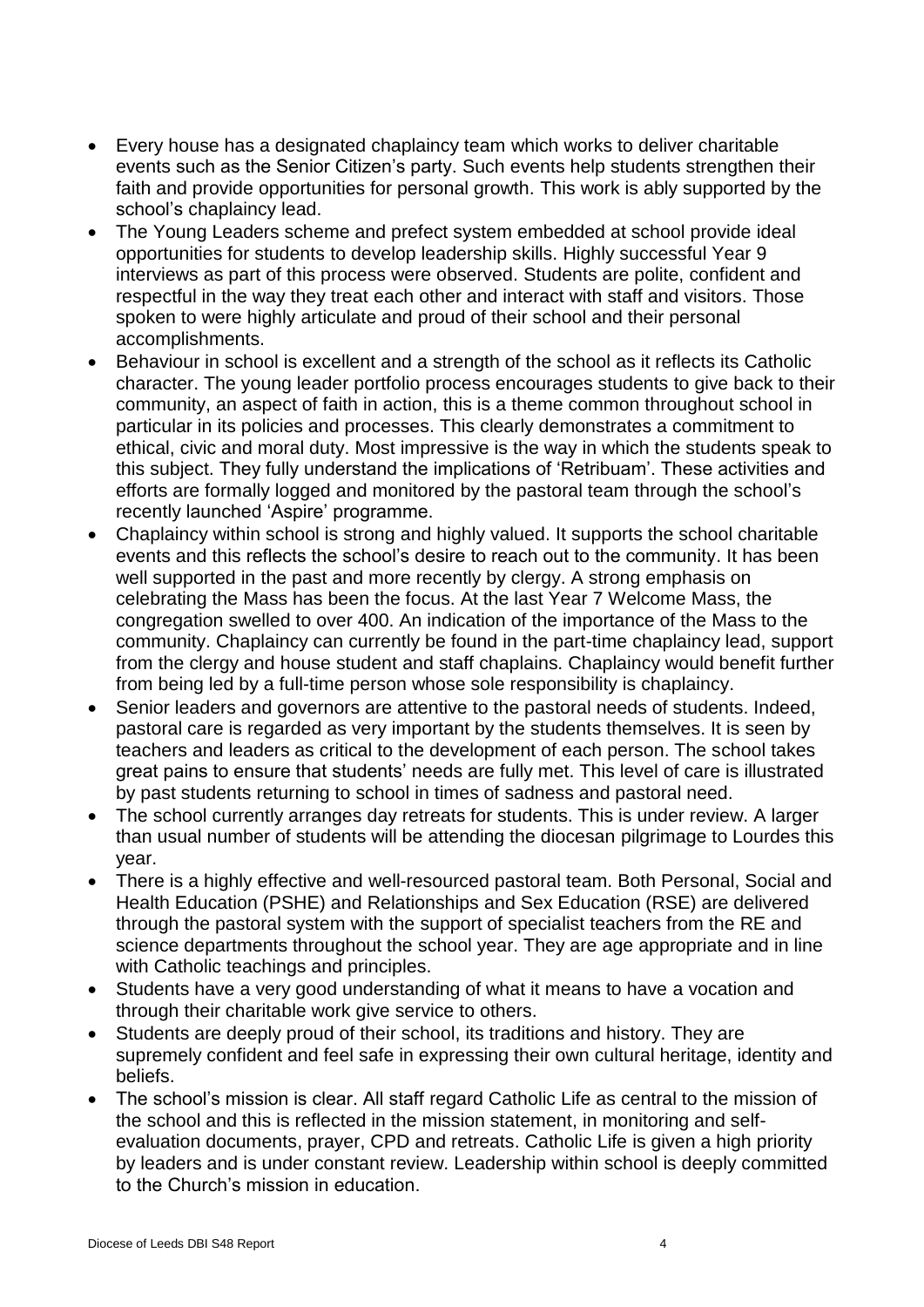- Through staff 'ethos days' the school shares its purpose and commitment to the church and its teachings. Staff are fully committed to this.
- There is a strong sense of community. Everyone talks about school being a family. Parents speak highly of the school. They believe the school works hard to remain engaged with parents and say that prayer is central to this. The pastoral staff and Catholic care workers in school are crucial to this connection. Examples of staff visiting homes where parents find it difficult to engage with school and staff stepping in 'in loco parentis' at parents' evenings, when support from home is missing illustrate their total commitment to supporting every individual in school and this is admirable.
- The school environment effectively reflects the Catholic nature and identity of the school.
- Staff are excellent role models in their behaviour, service to the community and dealings with the students. They emphasise the importance of forgiveness in daily life.
- This is a cohesive community where forgiveness and respect are in evidence. Almost all students contribute to this cohesion. To quote one KS4 student, "I like the diversity and how we are all one community under one ethos", and a KS 3 student said, "We have endless opportunities to make better our mistakes".
- Policies, schemes of learning including PSHE programmes reflect a commitment to Catholic social teaching and the dignity of person. They are carefully planned and delivered, sometimes by specialist staff and they celebrate Catholic teachings and principles.
- Pastoral care is a strength of the school. Staff, students and parents all say that it is important to them and they value it. The Catholic care workers work with all the school community.
- The school's leadership is greatly committed to the Church's mission. Governors are ambitious for the school in all its aspects. Their focus on the Catholic Life of the school is evidenced in governor minutes, in their challenge to the leadership, in their quality assurance and in attendance at key events such as ethos days, whole-school Masses and social events. They ensure that policies in school are in line with the Bishop's vision for the diocese.
- Catholic Life provision is monitored by senior leaders in school and this is reported to governors, whose involvement in staff ethos days demonstrates further their commitment to Catholic Life.
- Planned improvements for Catholic Life are documented at whole-school level and through chaplaincy and department monitoring.
- Induction for staff new to a Catholic school and on-going CPD are effective. Staff have an excellent understanding of the school's mission and both support and help deliver it.
- Relationships with most parents are very good. There are a number who, for a variety of reasons, are difficult to connect with. This does not stop staff and school trying. The school's mission is transmitted to parents through communications, actions and deeds.
- The governing body is highly effective in setting the standard for Catholic Life. They make a great contribution to the Catholic Life of the school through their own personal service, challenge to leaders and example.
- The school actively promotes the Bishop's vision for the diocese across the school community.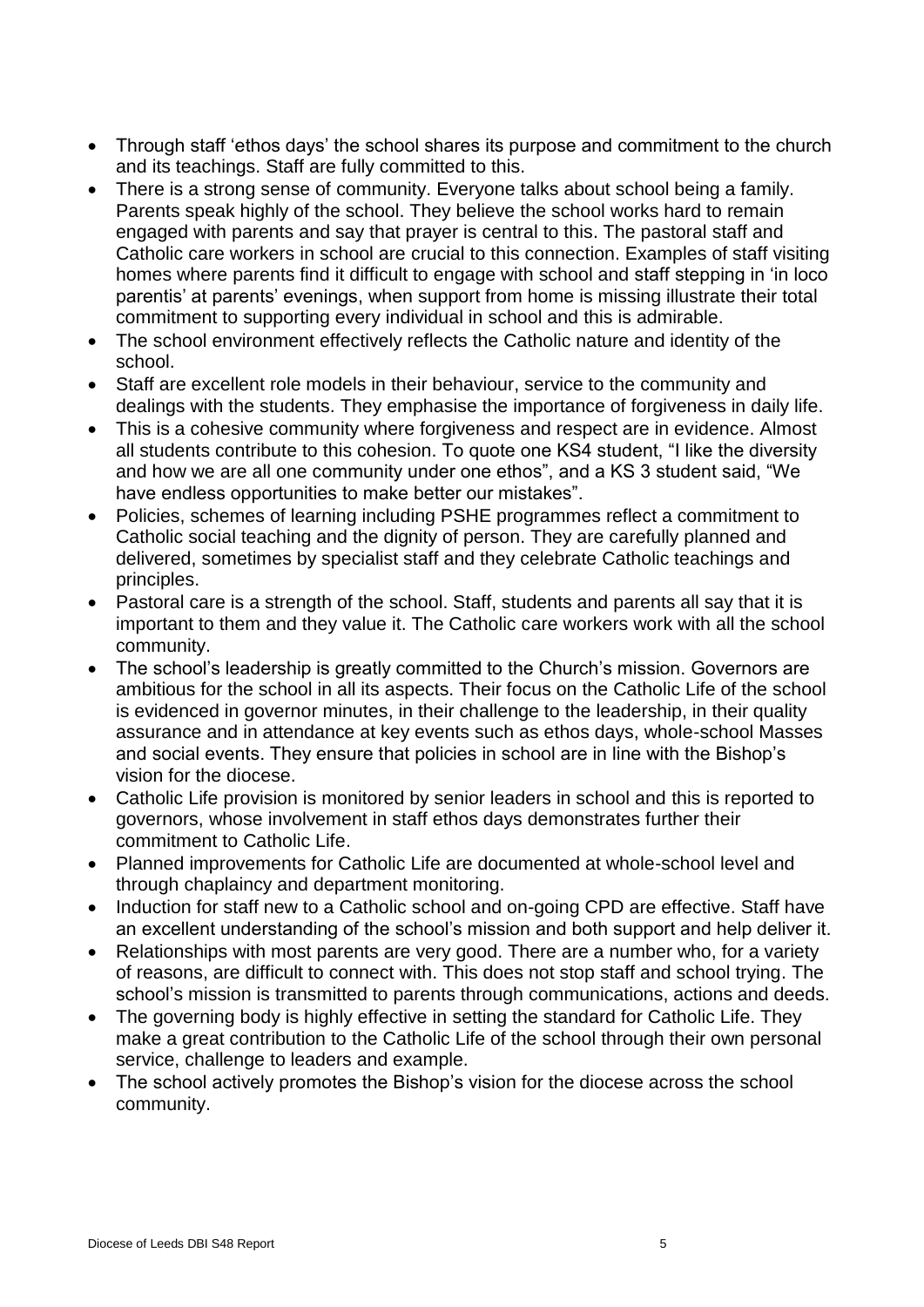## **RELIGIOUS EDUCATION**

## **Religious Education is good**

| How well pupils achieve and enjoy their learning in Religious Education        |  |
|--------------------------------------------------------------------------------|--|
|                                                                                |  |
| The quality of teaching, learning and assessment in Religious Education        |  |
|                                                                                |  |
| How well leaders and governors promote, monitor and evaluate the provision for |  |
| <b>Religious Education</b>                                                     |  |

- Most students in Key Stage 3(KS3) are making good progress and in Key Stage 4(KS4) are beginning to make good progress. Staff work well as a team in RE. Most students enjoy their learning. Outcomes at GCSE were below expectations last summer but show strong indications of improvement for this summer. Progress at KS3 is good with gaps between sub groups narrowing. Students' attendance is now largely above national average and monitoring by the Diocesan Joint Review Group has meant interventions for groups and individuals are beginning to improve outcomes. Effective and robust tracking systems straddle pastoral and academic areas. This twin approach to improvement is appreciated by the students who say they feel both challenged and supported.
- The previously consistent three-year trend at KS4 showed a downturn last summer by both national and diocesan measures. Steps have been taken to address this at senior leadership and governor level. They are proving effective.
- Most students are religiously literate and some have highly developed knowledge of the bible. They are beginning to think ethically and theologically.
- Students' behaviour for learning is outstanding. They are engaged with learning and eager to improve their knowledge base and make progress. Most understand how well they are progressing and what to do to improve. Students feel that the level of challenge in RE is the same as in other humanities subjects. They respond well to their teachers and are grateful for the efforts made by them on their behalf.
- Teachers plan well but although assessment is in place, there is limited teacher feedback in books. Teaching is usually good with some outstanding practice.
- At best, teachers are confident in their subject expertise and have a very good understanding of how students learn; consequently, students apply themselves and are engaged in lessons.
- In outstanding lessons teachers consistently use time effectively, question skillfully and plan tasks that engage students. Here teachers also communicated high expectations and passion in their teaching which caught the imagination of students who responded with enthusiasm and effort.
- All books are marked according to the departmental scheme and students are given the opportunity to respond to marking.
- Both effort and achievement in RE lessons are rewarded with praise and encouragement, meaning students are well motivated.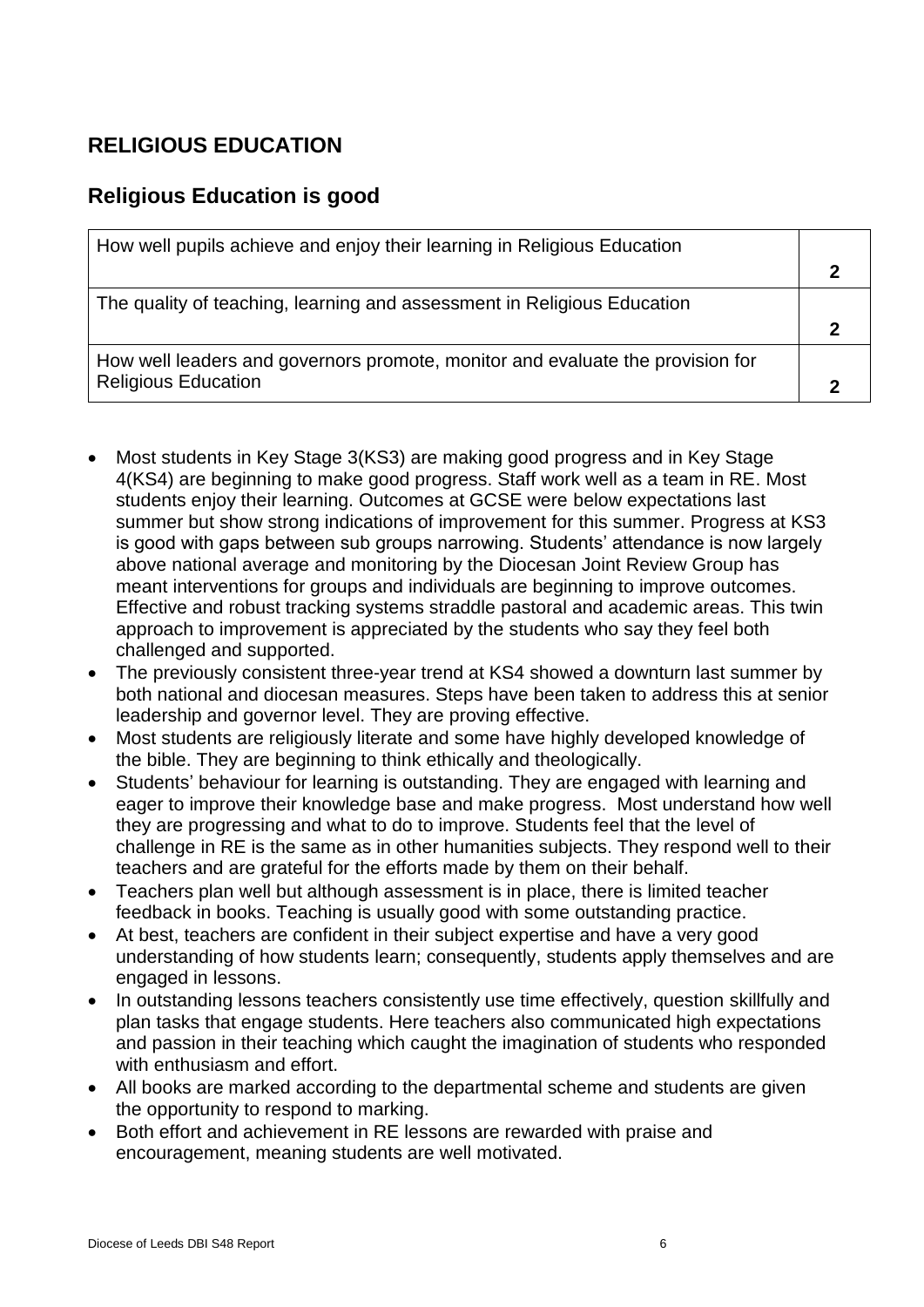- Teaching is well planned and linked to assessment. As a result, teaching is mainly good.
- Recent changes to the GCSE syllabus and a decision to change board have made it difficult for some students with language difficulties to access the curriculum. Consequently, a number of students are continuing to use the old board for one more year. There is therefore a mixture of syllabuses currently being delivered. Staff work well together to ensure that appropriate resources are available for both syllabuses.
- Teachers employ a limited range of strategies. Where pedagogies were varied however, students applied themselves extremely well and progress in lesson time was identified.
- The RE department's self-evaluation is good. It is currently successful in identifying students for intervention. The department uses drop down days and Saturday school for intense intervention. These extra support sessions are appreciated by the students. The department is good at differentiating materials for students with additional needs. Some staff engage students in the lower ability groups through highly effective modelling of answers and employment of a range of pedagogies to meet the needs of these learners. This is having an impact and the gap between disadvantaged and nondisadvantaged is closing.
- In lessons observed the time was managed well. Evidence of progress over a sequence of lessons was seen in books.
- In the best lessons, the use of effective questioning improves learning.
- The RE department's high expectations of behaviour and progress are communicated to students who respond well.
- Leaders and governors ensure that syllabuses and schemes of learning for all year groups meet the requirements of the Bishops' Conference.
- With the exception of Year 7 who have 9% curriculum time allocated to RE all other year groups enjoy the minimum of 10% curriculum time. In all other respects leaders and governors treat RE as a core subject in terms of resources, staffing and rooming.
- The RE curriculum lead is held to account by the leadership through 'target setting' and 'standard review' meetings. Action points are discussed with the governing body. Regular performance reviews take place and senior leaders are very clear about the teaching and learning confidence scores, which allow them to monitor quality within the department. This has resulted in strategic action taken by senior leaders to help improve standards. This is in line with actions taken across the school to raise progress.
- The faculty leader is an experienced teacher and leader. She has a clear vision and a very good level of expertise in securing this vision. She effectively promotes and monitors teaching in the department supported by her senior leader link, thereby ensuring that teaching is mostly good.
- Senior leaders ensure that RE is effectively planned in order to meet the needs of the different groups within the school. It is to the school's advantage that the line manager of SEND is a member of the RE department. She brings her expertise and advice to the RE department at the planning stage, thereby ensuring a level of coherence across the different phases and key stages.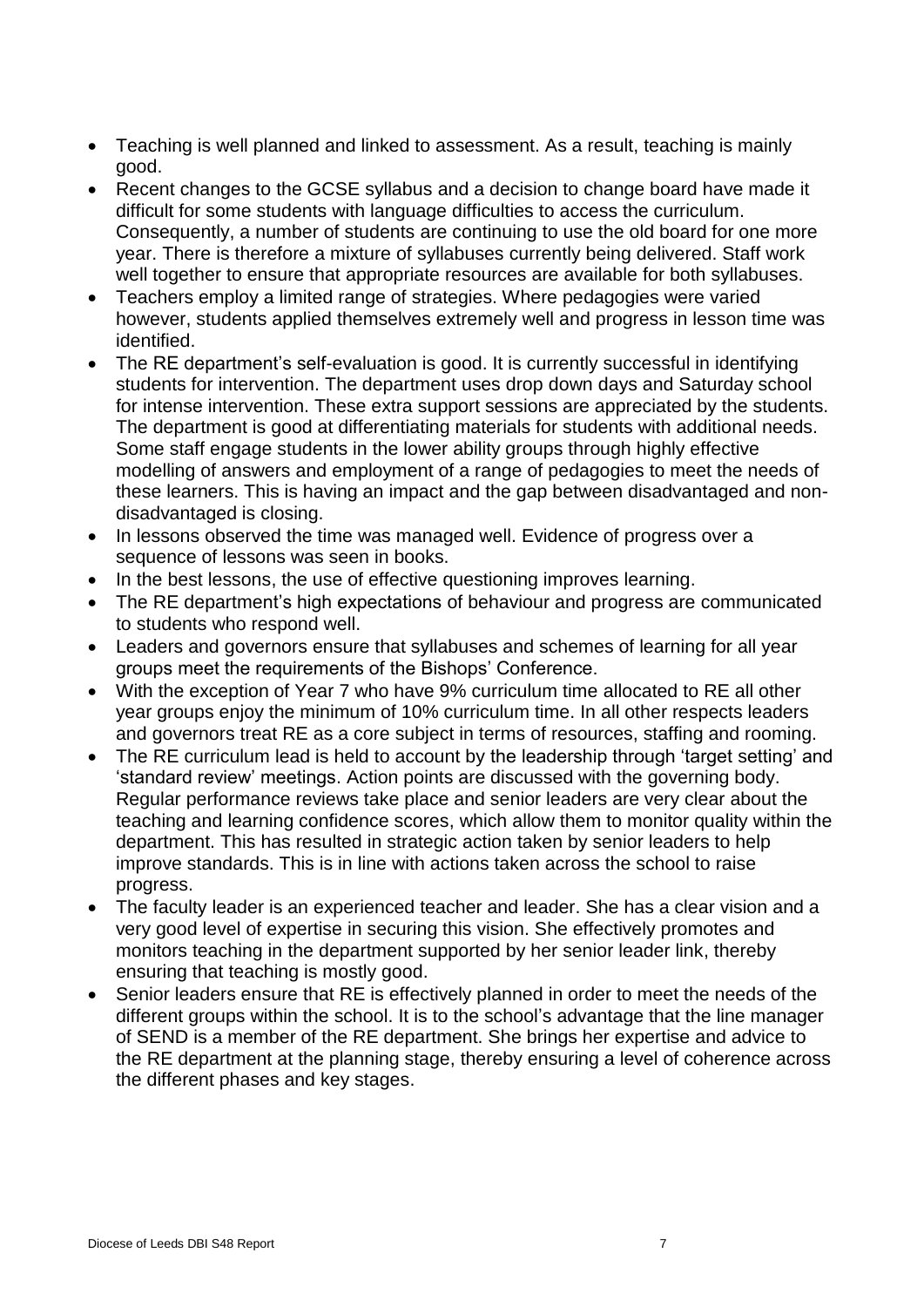# **COLLECTIVE WORSHIP**

## **Collective Worship is outstanding**

| How well pupils respond to and participate in the school's Collective Worship                        |  |
|------------------------------------------------------------------------------------------------------|--|
| The quality of provision for Collective Worship                                                      |  |
| How well leaders and governors promote, monitor and evaluate the provision for<br>Collective Worship |  |

- A great enthusiasm exists for Collective Worship, which engages staff, students and visitors. Collective Worship is well planned for and follows a theme connected to the Church's liturgical year, occasionally responding to current affairs. A moving staff prayer session was witnessed. Students join in respectfully and reverently with their own communal prayer during form time which are distinctly Catholic in nature.
- Students are involved in planning and leading Collective Worship. An outstanding Year 9 assembly was witnessed which was entirely planned and delivered by Year 9 students. Students were completely engaged and uplifted by this experience.
- A range of liturgies is experienced through lessons, year Masses, music and planned liturgies such as the Stations of the Cross, which was observed during our visit.
- Even greater creativity in involving more students and delivering liturgies in a wider variety of forms of collective worship would benefit the school further.
- The school has the support of a member of the clergy who leads major events and celebrates Mass at the start of and throughout the year. The school has its own Chapel, which is well resourced and well utilised.
- Regardless of their own faith, all of the school community is happy to embrace the liturgies, celebrations and activities the school promotes. Students are comfortable and confident in expressing their own faith journey. A moving moment was observed when a Muslim teacher lit the candle and led her class in the school prayer. An inclusive atmosphere exists where all the community feels safe and respected.
- Historic statuary and displays of a Catholic nature have a high impact in reflecting the history and current Catholic Life of this school, for example the stained glass windows imported from St Michael's school when it was amalgamated with Mount St Mary's.
- Students, when questioned were able to demonstrate a very good knowledge and understanding of the Church's liturgical year. They gave details of specific events that happened in school at certain times such as Lent, Advent and Christmas.
- Almost all students are confident and happy in their use of prayer and scripture in their daily lives. Parents commented, "The school has good religious and family values". They also spoke of the high commitment staff showed, saying it was excellent.
- Students are afforded the opportunity through their forms, houses and in whole school events to experience worship in a variety of ways, for example prayer dice and candles, images and use of artefacts to stimulate reflection and prayer. Year 10 student, "We mean every word of our prayers".
- Prayer for this largely Christian community forms the ethos of the school. It is embedded in the school mission statement, apparent in the way the students say their